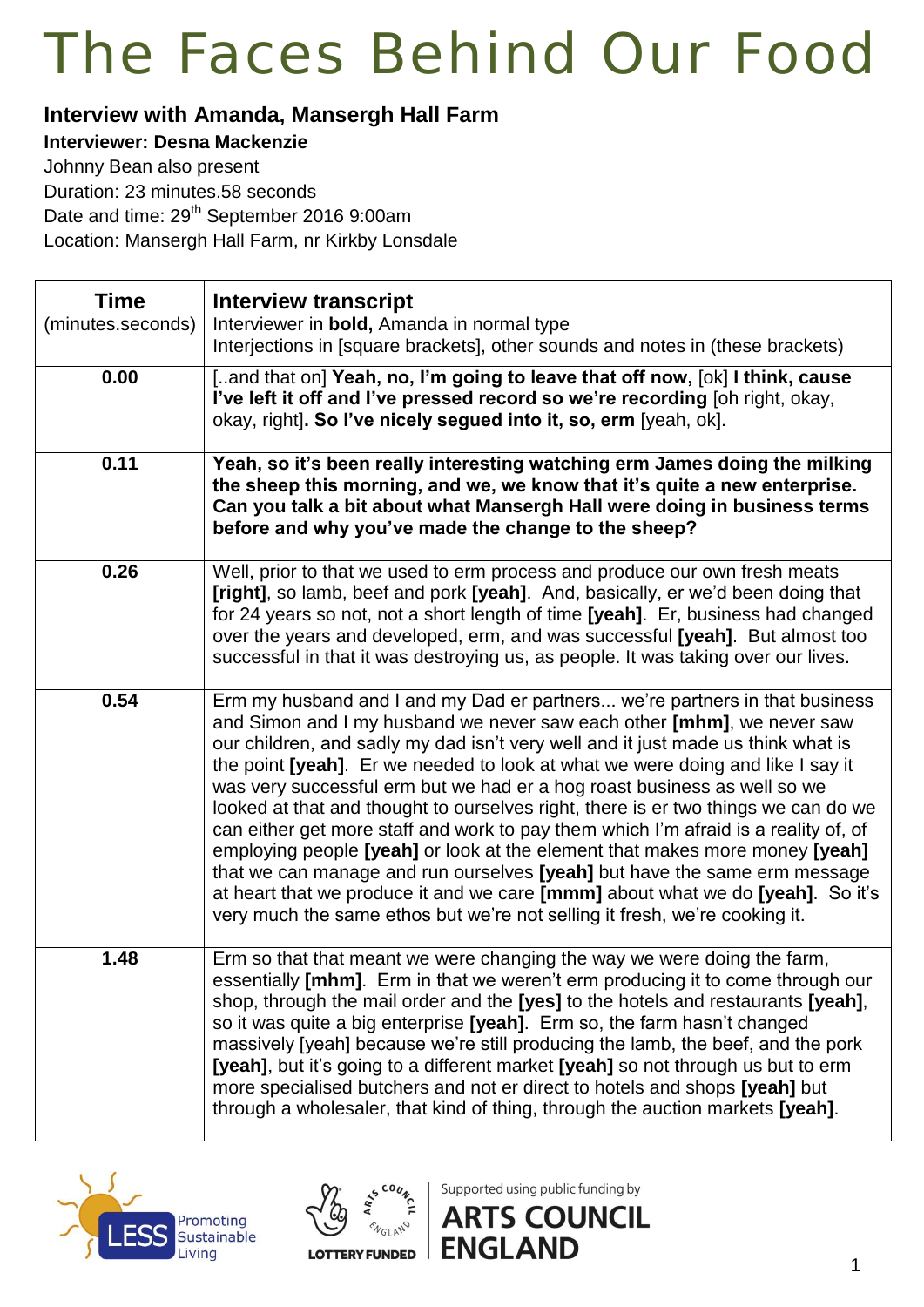| 2.26 | And James, he had left the farm a few years ago to become an agricultural<br>consultant [yeah] and through his work he was able to see or experience niche<br>markets, you know, things that were working things that weren't working [yeah],<br>and he saw an opportunity to milk sheep here at Mansergh Hall. We already<br>we'd milked cattle before I was born [mhm], and er, so we had the buildings<br>[yeah], so it was kind of like a natural transition [yeah], we had this opportunity if<br>you like to to go down another route, cause we had not free time but, you know,<br>[mhm] different ways of doing things. And er, and er yeah, so he went down,<br>down that route.                                                                                                                                                      |
|------|------------------------------------------------------------------------------------------------------------------------------------------------------------------------------------------------------------------------------------------------------------------------------------------------------------------------------------------------------------------------------------------------------------------------------------------------------------------------------------------------------------------------------------------------------------------------------------------------------------------------------------------------------------------------------------------------------------------------------------------------------------------------------------------------------------------------------------------------|
| 3.12 | Erm, he did lots of research about it. It wasn't a leap in the dark by any means<br>[yeah]. Erm, he was working as a consultant, as I say, and he, he thoroughly<br>enjoyed it but he wanted to be on the land [yeah]. So, for him, it was, you know,<br>he needed to come back here and, and make it a sustainable enterprise [yeah]<br>for to to earn a living income [mhm] for him, you know off, off the land [yeah].<br>Erm, and you're hard pressed to do that with a erm a more traditional farming<br>enterprise [yes]. As I'm sure you know many farming families are no longer<br><b>[yeah]</b> doing it because they just erm they can't earn a living income. So<br>whereas before you might have had three generations earning a living from a<br>farm, you can't do that anymore. So, we've had to find a new way of doing that. |
| 4.10 | So have the changes you've made meant that you are able to get back<br>some of that family life that you felt that you'd lost in [absolutely]<br>previouslythat's fantastic [absolutely] yeah.                                                                                                                                                                                                                                                                                                                                                                                                                                                                                                                                                                                                                                                 |
| 4.18 | It's been wonderful, I can't tell you, we've erm We've all, always been<br>passionate about what we do [yeah], you know, we care about what we do<br>[yeah], and so we've never wanted to lose that. And we were proud of what we'd<br>done [yeah] as well, we'd built up a business and a name [yeah], so didn't want<br>to leave it behind, erm and so we're just mindful that we couldn't leave that<br>behind, but you know we wanted to to carry it on in some way, shape or form,<br>and it was just a logical transition [yeah]. And it does mean, I mean Simon, for<br>example, has been here early this morning [mmm], been and gone probably by<br>the ti [we saw him] oh did you see him just [just arriving] [wheeling the]<br>yeah, the pig in [the pig in, yeah].                                                                |
| 4.55 | So he's, it's still early morning and quite late nights [mmm] [yeah], but, it's not<br>seven days a week [yes], you know [yeah]. And it has to be sustainable, for you<br>[yeah], as well as the land and the economy, it has to be [yeah]. You physically<br>have to do it [yeah]. Erm, and it, it, yeah. We just, erm, we were just [pause]<br>ready to it was either going to break us [yeah] oryeah. And it hasn't broken us<br>and er we're yeah just much happier as a family I think. That we can enjoy time<br>together [yeah] and what have you, so                                                                                                                                                                                                                                                                                   |
| 5.28 | So, thinking about that change that you've talked about, can you tell us a<br>bit about the business as it is now, and, and kind of, because we're<br>recording this obviously, where you're based and how many people work<br>for you, or whether it's just family members now? And where do you sell<br>your products now that that you're [yeah] (unclear) producing? [yeah, well]                                                                                                                                                                                                                                                                                                                                                                                                                                                          |





Supported using public funding by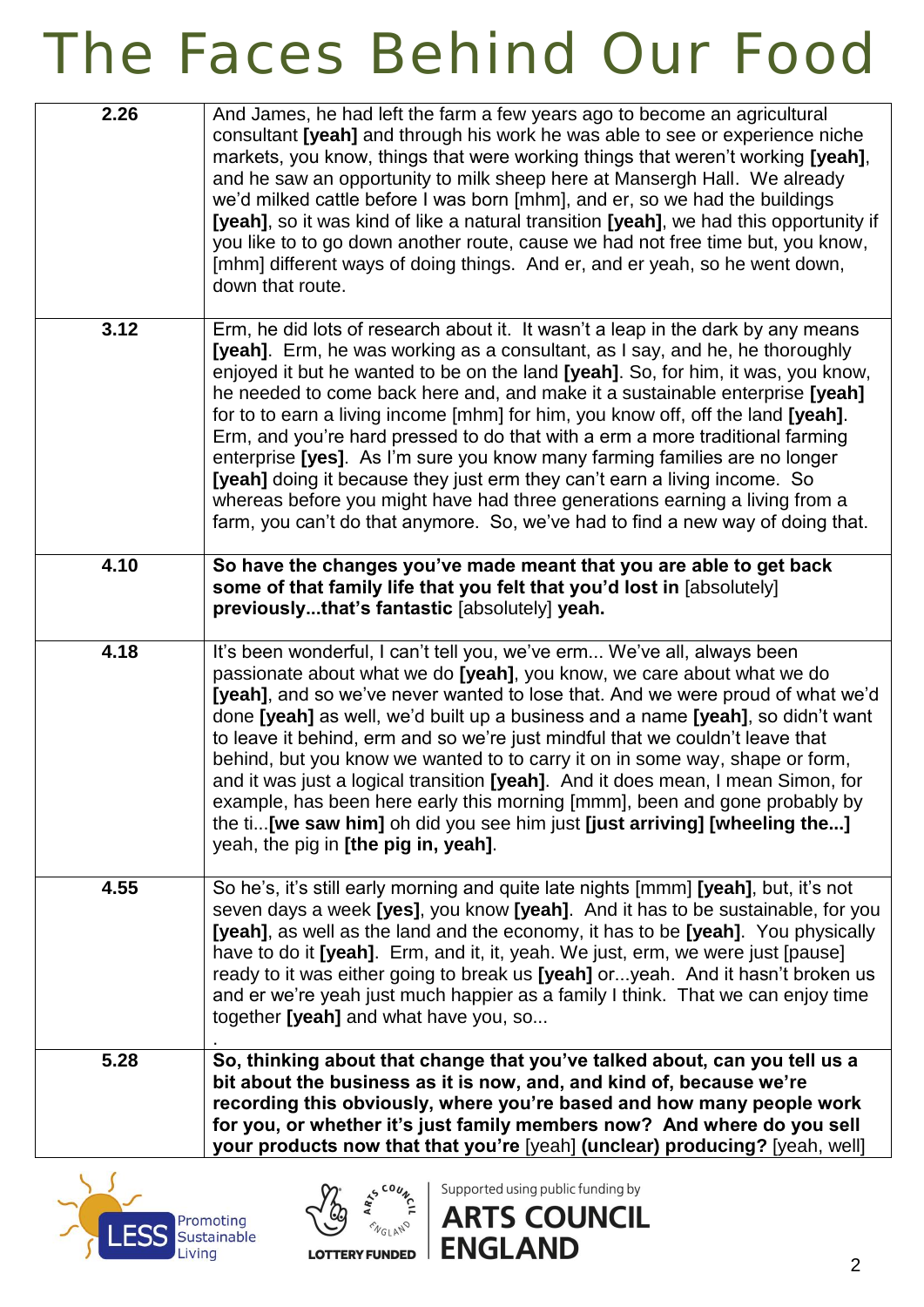| 5.47 | Erm the [pause] the lamb, beef and pork is sold from the farm directly to the<br>auction market [mm], though the auction market, but also direct to butchers.<br>Erm, so we supply quite a few local butchers, like Dales in Kirkby Lonsdale take<br>the beef [right], so it's, food miles are nothing [yeah, yeah], yeah [yeah]. Erm<br>Hornby butchers take the pork [mm], Higginson's butchers in Grange over<br>Sands who are, oh they have a really good name [yeah], erm they take the beef<br>and the pork [yeah]. Erm, let me think where the lambs gooh, James's milk<br>lambs. Because that's another side to the milking which [mm] was a new side to<br>it you know that he's had to consider. Erm, they're going to Higginsons and to a<br>wholesaler to go [aaah] into hotels [right]. Because it's quite a niche market<br>that [mmm], because they're milk fed, you know, for longer than [right] they<br>would have been [okay]. So, er                                                                                                                                                                                            |
|------|-----------------------------------------------------------------------------------------------------------------------------------------------------------------------------------------------------------------------------------------------------------------------------------------------------------------------------------------------------------------------------------------------------------------------------------------------------------------------------------------------------------------------------------------------------------------------------------------------------------------------------------------------------------------------------------------------------------------------------------------------------------------------------------------------------------------------------------------------------------------------------------------------------------------------------------------------------------------------------------------------------------------------------------------------------------------------------------------------------------------------------------------------------|
| 6.44 | And is that to get the ewes' milk going [er] before milking?                                                                                                                                                                                                                                                                                                                                                                                                                                                                                                                                                                                                                                                                                                                                                                                                                                                                                                                                                                                                                                                                                        |
| 6.47 | No, 'cause they're taken off the ewe [yeah] very quickly [yeah] to make it easier,<br>basically, for both lamb and ewe [mhm] [yeah]. Erm, and then they're fed erm<br>on a, you know, an artificial system if you like. Erm they thrived. We were all.<br>My dad, who's farmed land sheep for ever [mmm], couldn't get over how they<br>had thrived and how happy they were and you know skipping around and.<br>Because they're in groups so they'd become a family [mm] erm and that<br>wasobviously cause we're keen to, you know, we want happy [mhm mhm],<br>happy animals. So, yeah it seemed to work and they're erm so that was that.<br>Erm, let me think if anyone else really, other, I can't think of any more butchers<br>can I. Erm, oh Low Howgill and App Appleby [right] they take pork. Erm, so<br>there's a few direct [mm] direct ones, and they get it every week as well [yeah].<br>Erm, so yeah there's quite a market for the and it's we've still got the name really<br>[mm] [yeah], they know the name Mansergh Hall [mhm] [yeah] but also Hadwin<br>as well [yeah], so that's er that's quite an interesting link, erm. |
| 7.55 | And then, yeah we've just, for the so the, the hog roast side of it is what, what we<br>focus on so the pigs, James produces the pigs directly [mhm] for us as well.<br>[Right ok] So that's [yeah] you know [and the] the link's still there. [And he<br>was saying the sheeps' milk gets sold?] The sheep milk goes to, he's part of<br>a co-operative [yeah], called Sheep Milk UK, and they come and collect it every<br>week er and then that goes off to be made into cheese and yoghurt [cool] so<br>erm it's literally picked off up [mm] and [mm] then gets taken directly to wherever<br>it's going to go <b>[yeah]</b> .                                                                                                                                                                                                                                                                                                                                                                                                                                                                                                                 |
| 8.29 | Erm, so, and sometimes erm sometimes it's erm, we get enquiries from people<br>who are making ice cream or yoghurt directly, so that's something that we can<br>maybe look at in the future [mm]. You know going down that route [mm], erm<br>and some people have asked us if we'd do that ourselves but I'll be honest,<br>we've done the processing side before [yeah]. I think we'd beyeahwe've<br>done that [all laugh]. <b>[So maybe not]</b> Maybe not, maybe not, yeah, yeah.                                                                                                                                                                                                                                                                                                                                                                                                                                                                                                                                                                                                                                                               |
| 9.01 | So, erm, you used to sell organic meat in Lancaster market and [that's right]<br>and then, then you stopped doing that. Can you talk to me a bit about why<br>you no longer sell organic meat or, or is any of your produce labelled                                                                                                                                                                                                                                                                                                                                                                                                                                                                                                                                                                                                                                                                                                                                                                                                                                                                                                                |





Supported using public funding by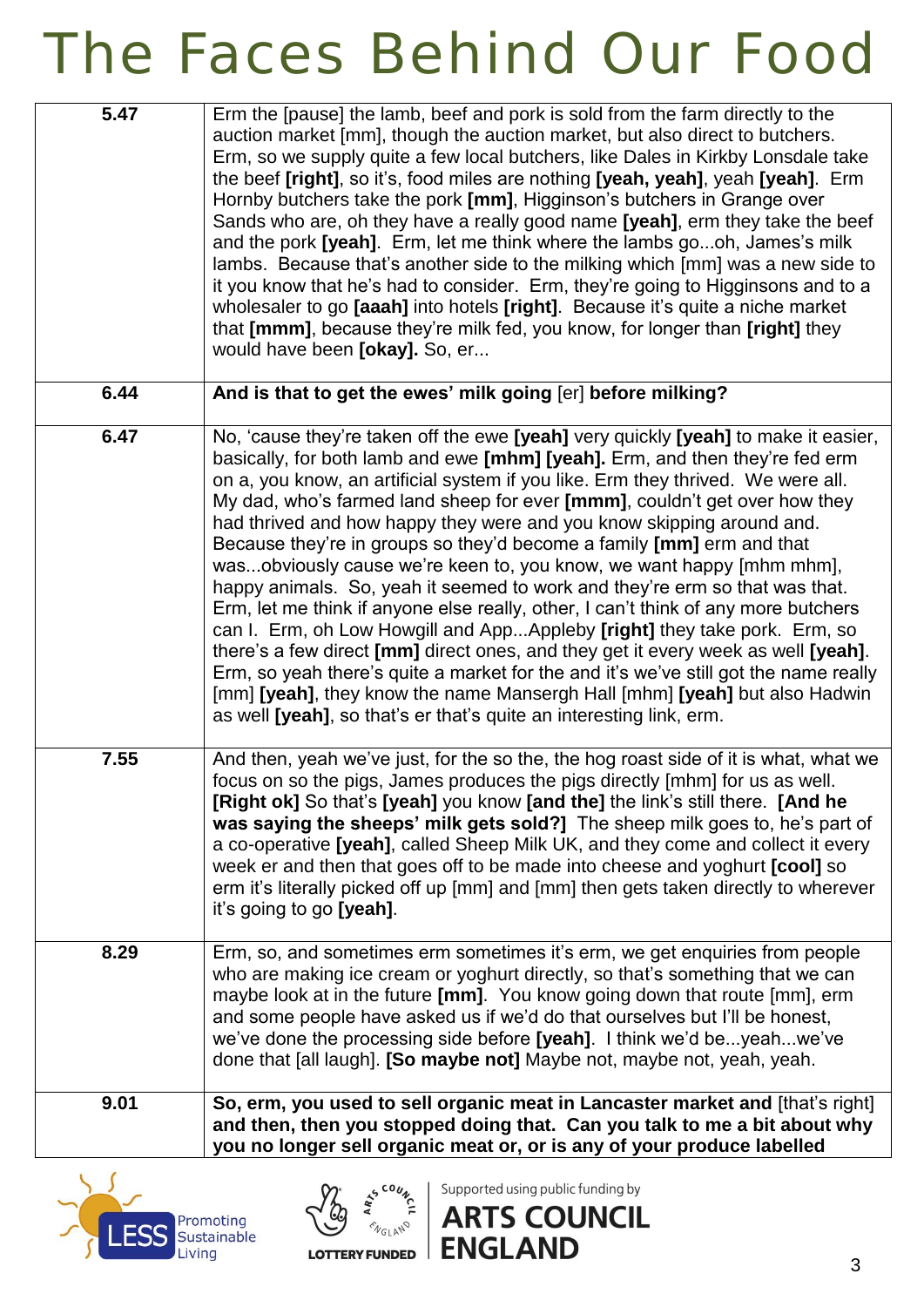|       | organic [not any more] and if not why not?                                                                                                                                                                                                                                                                                                                                                                                                                                                                                                                                                                                                                                                                                                                                                                                                                                                                                                                                                                                                                                                                                                                    |
|-------|---------------------------------------------------------------------------------------------------------------------------------------------------------------------------------------------------------------------------------------------------------------------------------------------------------------------------------------------------------------------------------------------------------------------------------------------------------------------------------------------------------------------------------------------------------------------------------------------------------------------------------------------------------------------------------------------------------------------------------------------------------------------------------------------------------------------------------------------------------------------------------------------------------------------------------------------------------------------------------------------------------------------------------------------------------------------------------------------------------------------------------------------------------------|
| 9.16  | Right yeah, that was quite a few years ago and the reason for it was erm that at<br>a European level [mmm] they changed the rules for pig keeping which meant<br>that they wanted pigs outside all year round. Which is great in the South of<br>England, not so great in the North of England, particularly in the Lune Valley,<br>where our topography is such that when it rains it just all pours down the hills<br>[right] into the River Lune [yeah]. And part of being sustainable is obviously the<br>land, so managing the land and making sure we do not destroy the topsoil.                                                                                                                                                                                                                                                                                                                                                                                                                                                                                                                                                                       |
| 9.54  | And the Soil Associ we talked to the Soil Association about this, because it<br>literally changed overnight. Erm, and their answer to this, sadly, was to put them<br>on concrete (gasps). Yeah (laughs). We were, er, shocked to say the least<br>because that's not a natural habitat for pigs. And the way it worked before just to<br>give you a bit of background is they were outside for most of the year [mm] so as<br>long as was [mm] sustainable, if you like, for for not damaging the land and then<br>they would come inside, but within their rules. So they had enough space, they<br>had lights, they had, er you know, fresh air – happy environment [mm] inside. So<br>it was a, a situation where the pigs were happy and the land was happy [mmm].                                                                                                                                                                                                                                                                                                                                                                                       |
| 10.39 | And we could not envisage happy pigs on concrete [no], erm and we actually<br>spoke to our vets about it and they said, no, because, erm. Because of our<br>rainfall as well they'd be s, they'd be stood on wet concrete, let's be honest, we<br>don't get a dry winter here do we? [mm] So, it just wasn't going to be an answer<br>and also, let's not get past the fact that it would cost a lot of money [mm] and<br>I we would not want acres of concrete, it's just not, yeah, we're not going to go<br>down that route. Erm, now we could have carried on being organic for three<br>years after this ruling came out, because you can have what are called non-<br>compliances, but we didn't want to go down that route [mhm]. You know, our we<br>wanted happy pigs [mm]. We couldn't envisage a way of having happy pigs [no]<br>in that system [mm]. We talked to them about taking the pigs out of, of the<br>organic erm registration, if you like, and farming the rest of the land as organic<br>but not the pigs. Erm, and they wouldn't, they wouldn't do it. So, we, that's why<br>we came out [right] and it was as simple as that [mm]. |
| 11.48 | And we spoke to our customers about why we were coming out [mm]. There<br>was no other reason than that. It was just we couldn't see a reason for doing it.<br>And once you it costs a lot of money to be organic, because you have to pay<br>them the registration [mhm] etc, [mhm] etc., and also for everything we sold we<br>have to pay, you had to pay them a commission. So everything that's labelled<br>with organic, yeah people don't realise that [mhm], they take a percentage<br>[Who's ththe Soil Association] the Soil Association, yeah, for using their<br>label. So, you can't call something organic without being, erm you know,<br>registered [yeah] which is absolutely right [mhm] [yeah]. Erm, so we we just had<br>no benefit of being organic basically [mm], of you know continuing it is what I<br>mean [yeah]. Erm, we haven't changed the way we farm massively it's just we<br>can't call it organic and wouldn't wish to [mhm mhm]. You know, we fully believe<br>in the organic system, it, that wasn't the reason why, erm.                                                                                                |





Supported using public funding by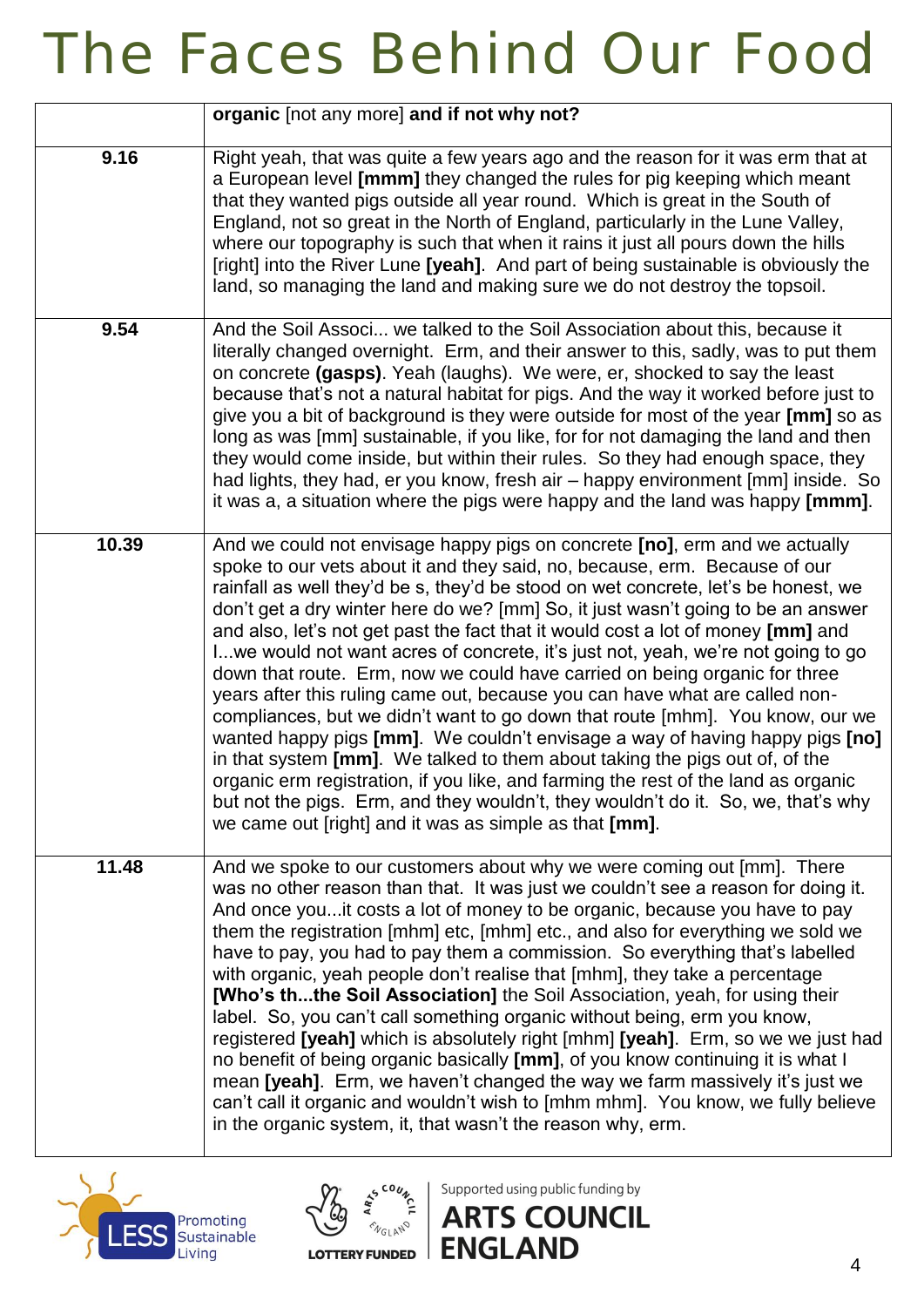| 12.42 | So would you say you're still adhering to organic principles?                                                                                                                                                                                                                                                                                                                                                                                                                                                                                                                                                                                                                                                                                                                                                                                                                                                                                                                                                                                                                                                                                                                                                                                                                                                                                                                                                                                                                                                               |
|-------|-----------------------------------------------------------------------------------------------------------------------------------------------------------------------------------------------------------------------------------------------------------------------------------------------------------------------------------------------------------------------------------------------------------------------------------------------------------------------------------------------------------------------------------------------------------------------------------------------------------------------------------------------------------------------------------------------------------------------------------------------------------------------------------------------------------------------------------------------------------------------------------------------------------------------------------------------------------------------------------------------------------------------------------------------------------------------------------------------------------------------------------------------------------------------------------------------------------------------------------------------------------------------------------------------------------------------------------------------------------------------------------------------------------------------------------------------------------------------------------------------------------------------------|
| 12.44 | On the whole [yeah], I mean youyit has to carry through because you learn so<br>much [yes] from [yeah yeah], you know. But I have to say we didn't change a<br>great deal to become organic [right] [mm]. You know, we were neverthat's<br>why it was such a good move for us [mm] if you like [mm] [mm] because we<br>werewe never put pesticides on the land [yeah], we're not putting herbicides<br>on the land [mhm], we're not we weren't putting artificial fertiliser on the land to<br>[yeah] begin with [yeah] so it was just a natural transition to do [yeah] that<br>anyway [yeah]. Erm, and and so yeah and James still isn't putting pesticides,<br>herbicides and fertiliser on the [mhm], artificial fertiliser on the land [yeah]. Erm,<br>it's farmyard manure [mhm mhm], it's a system of moving the animals around the<br>farm in a rotational system [yeah], but that's good land management anyway<br>[yeah], so [yeah] you know nothing's dramatically changed. Erm, and in terms<br>of the you know like the drugs and things like that, we don't routinely drug them<br>anyway, there aren't drugs in the food [mm] for the pigs for example [mhm],<br>which some people do. We don't do that [mm]. We treat them if they need<br>treating [yeah], erm which most [yeah] farmers do [yeah], I mean different<br>farmers don't do they, you know the massive farmers they have to to prevent<br>disease but we're not [yeah] in that type of farming so it's just it's not relevant for<br>us, but. |
| 13.59 | Erm, so yeah there's no, er there was no particular reason other than that [okay]<br>and we spoke to our customers about it [yeah], you know we were very honest<br>about it [yeah]. Erm, and what was hard was we learned that in Europe<br>although it was a European directive, as with a lot of these things, erm these, a<br>lot of countries weren't taking that directive forward. So although the Soil<br>Association and other organisations, certifying bodies I should say, were taking<br>that forward, elsewhere within Europe they weren't [yeah]. So what was sad to<br>hear, and this was from customers, was that they knew were buying organic<br>sausages in supermarkets which was made using pork from Germany [mmm]<br>that was still being able to do it as we were. So the pigs were outside, then<br>brought in [yeah]. So, oooh, yeah [mm] we felt it, there's double standards<br>within Europe [mm mm] [yes] which was hard tobut that's that's unfortunately<br>[that's going to lead] that was often the way.                                                                                                                                                                                                                                                                                                                                                                                                                                                                                 |
| 15.04 | That's going to lead me onto my next question actually, so I'm going to ask<br>how you see your business being affected - if at all - by Brexit.                                                                                                                                                                                                                                                                                                                                                                                                                                                                                                                                                                                                                                                                                                                                                                                                                                                                                                                                                                                                                                                                                                                                                                                                                                                                                                                                                                            |
| 15.12 | Well, it's very interesting that my dad was very much for not being part of Europe<br>[right]. Even though as a farmer I know a lot of people assume that farmers<br>would be [yeah] wanting to, to stay in [yeah]. He wasn't at all [yeah]. He's<br>never wanted to rely on subsidies [right] [mhm]. It is a fact of farming – they're<br>there [yeah, yeah] $-$ and the reason for that is to try and keep food cheap [yes]<br>[mhm]. Because, if we were to pass on the real cost of producing food in the UK<br>to the consumer it would become unaffordable. Erm, which is why we see so<br>many [mhm] you know, so much imported food on our shelves.                                                                                                                                                                                                                                                                                                                                                                                                                                                                                                                                                                                                                                                                                                                                                                                                                                                                 |
| 15.47 | Erm, now James, erm, I think he was in two minds. But the reality is that we are                                                                                                                                                                                                                                                                                                                                                                                                                                                                                                                                                                                                                                                                                                                                                                                                                                                                                                                                                                                                                                                                                                                                                                                                                                                                                                                                                                                                                                            |





Supported using public funding by **ARTS COUNCIL**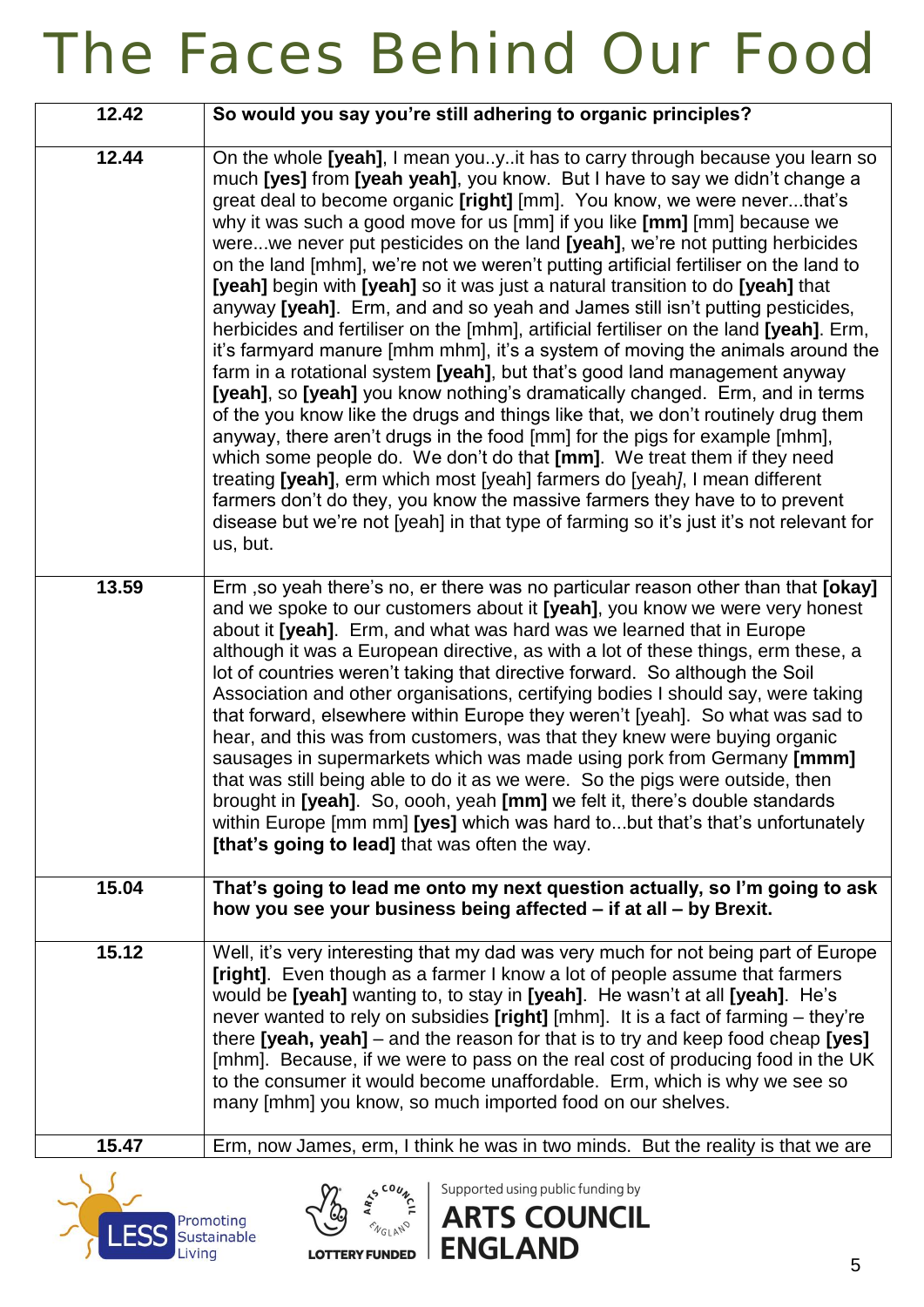|       | coming out of Europe. And, erm, (breath out), James was actually at a meeting<br>yesterday about you know going forward. And he did say himself that he is keen<br>to, to see the end of subsidies. Erm, so, you know, farm in a way that is [mmm]<br>real [yeah], you know, and not rely on, on subsidies [mmm]. And the subsidies<br>have a purpose, I mean, there's different subsidies aren't there, in terms of, erm,<br>the environmental subsidies and that side of things which are obviously<br>important. But, we've seen land locally that's been set aside, if you like, on<br>environmental schemes and it doesn't, it, it's destroying the land, it's changing it.<br>Some may say for the benefit some may say to the, you know, to the negative<br>side, if you like, but. Erm, no, it's an interesting one, I think, because we as an<br>island nation can't produce everything. It would be unrealistic to think we can<br>[mm]. Erm, but there are things that we're good at producing [mhm] and, you<br>know, we should focus on those and push that element of it. Quite how [mhm]<br>we can do it and keep it cheap for everybody I don't know [mm]. But it, I'd be<br>very sad to see small farms going, family farms particularly, going |
|-------|------------------------------------------------------------------------------------------------------------------------------------------------------------------------------------------------------------------------------------------------------------------------------------------------------------------------------------------------------------------------------------------------------------------------------------------------------------------------------------------------------------------------------------------------------------------------------------------------------------------------------------------------------------------------------------------------------------------------------------------------------------------------------------------------------------------------------------------------------------------------------------------------------------------------------------------------------------------------------------------------------------------------------------------------------------------------------------------------------------------------------------------------------------------------------------------------------------------------------------------------------------------|
| 17.16 | Do you think that's a likelihood with the end of subsidies, or the possible<br>end of subsidies?                                                                                                                                                                                                                                                                                                                                                                                                                                                                                                                                                                                                                                                                                                                                                                                                                                                                                                                                                                                                                                                                                                                                                                 |
| 17.20 | I, I think it's very different for us for example, from the, than from the hill farmers.<br>The hill farmers are far more reliant on the subsidies than, than the low-lying<br>farms [right], and quite often that's where you see the, the small, traditional<br>family farms [yeah]. So, that will be quite interesting [yeah] and that worries me<br>[mmm]. Erm, yeah, so I just, yeah, I, I do worry, I worry. But they're gonna to<br>have to find a solution, and quick. 'Cause that was my concern [yeah] at the time<br>of Brexit, of the, of all the vote, you know, the campaigns. For me there wasn't a<br>solution put forward for what happens within the farming industry, particularly,<br>when, when we're out [mmm]. Erm, and now I think there's going to be, to have<br>to be a big and quick realisation of the situation and, and put some policies in<br>place [yeah]. Because I haven't seen them yet, so [no] [no] (laughs).                                                                                                                                                                                                                                                                                                             |
| 18.16 | OK, well thank you for that. So, slightly less controversially, no doubt<br>(laughs) What are the highs and lows of working at Mansergh Hall Farm?<br>[Mmmm]. Mmmm. (laughs)                                                                                                                                                                                                                                                                                                                                                                                                                                                                                                                                                                                                                                                                                                                                                                                                                                                                                                                                                                                                                                                                                     |
| 18.29 | Erm, it's it's (pause) right, let me think about this. It's great to, to see all our hard<br>work come to fruition, if you like, and, and produce something at the end of a, it<br>isn't a day, it's a year, it's, you know, it's more than that, it's 30 months in the<br>[yeah] case of the cattle, and what have you. Ermand, I'm speaking for<br>everybody now 'cause I don't do the farming side of it. But the, the hard work<br>that goes into producing those things is immense, you know, and the care and<br>the passion that goes into it. So you can't help but think, you know, wow, we did<br>that, you know. And it's lovely when, at the end of, when it's sold and you get the<br>great feedback about how nice it is and, and how good it is. That's, that makes it<br>all worthwhile.                                                                                                                                                                                                                                                                                                                                                                                                                                                         |
| 19.19 | Erm, where we are, the location $-$ how can you not enjoy coming here [yeah], to<br>work. You know, it is fantastic. Erm, the River Lune's just down there [yeah],<br>you know, we've got the Lune Valley - it's just spectacular. Erm, working with a                                                                                                                                                                                                                                                                                                                                                                                                                                                                                                                                                                                                                                                                                                                                                                                                                                                                                                                                                                                                           |





Supported using public funding by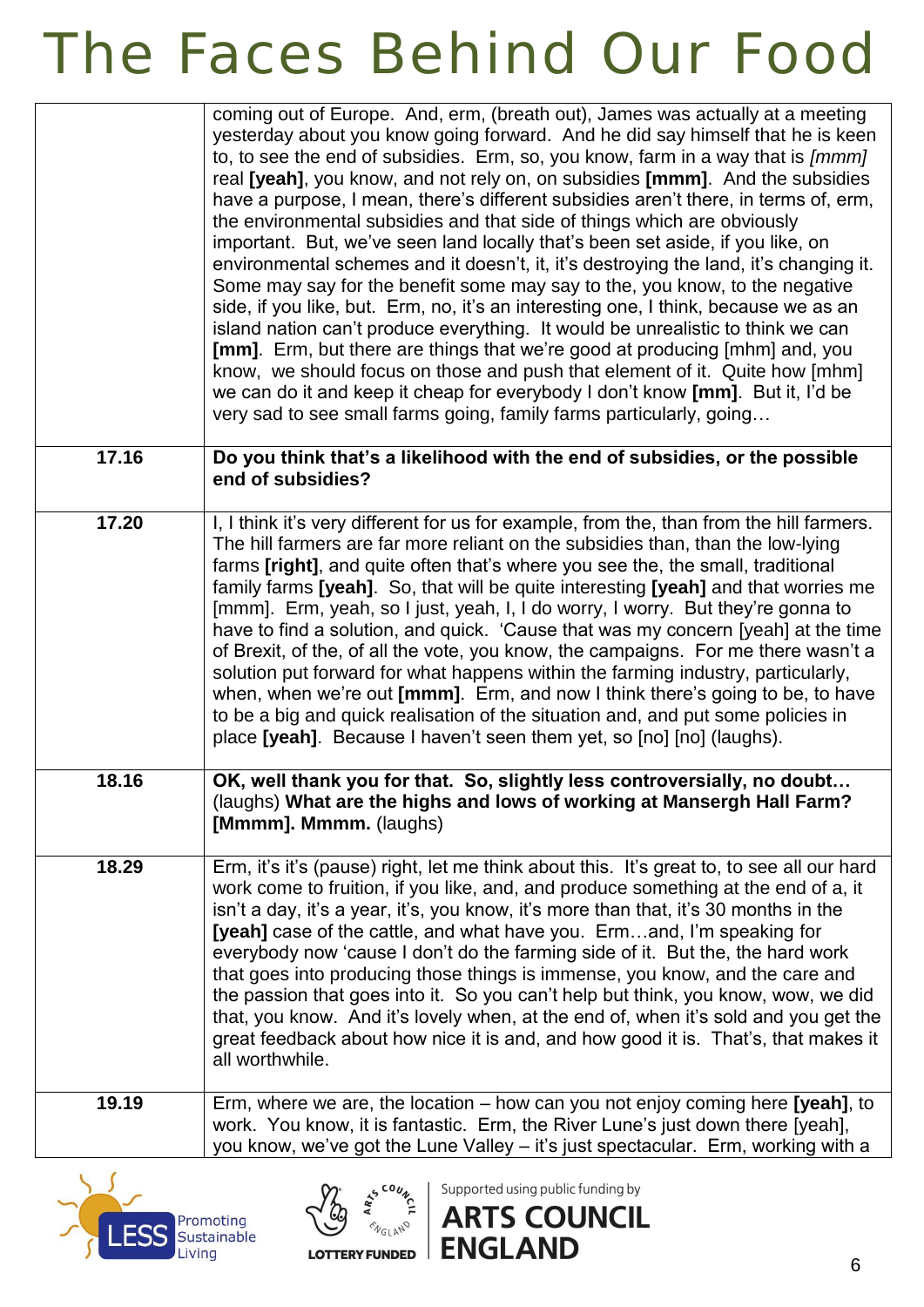|       | family, it's hard, I will not deny that, it's [mmm] hard working with your family.<br>But there are upsides to it as well [yeah]. You know we're (cough) very close,<br>we support each other. Erm, I help James out when he needs it, Simon helps<br>James out, James helps us out [yeah]. Erm, and I suppose that's like that in any<br>family business [yeah] [mmm], you know, I, you can't say that's just farming.<br>Erm, so, yeah it's, so the good sides are numerous [mmm] but there are the<br>downsides as [yeah] well, you know [yeah]. It's hard work. Farming is hard<br>work.                                                                                                                                                                                                                                                                                                                                    |
|-------|---------------------------------------------------------------------------------------------------------------------------------------------------------------------------------------------------------------------------------------------------------------------------------------------------------------------------------------------------------------------------------------------------------------------------------------------------------------------------------------------------------------------------------------------------------------------------------------------------------------------------------------------------------------------------------------------------------------------------------------------------------------------------------------------------------------------------------------------------------------------------------------------------------------------------------|
| 20.12 | You do have to evolve and think [mhm mhm] almost two steps ahead of, of<br>everything else. Erm, but I think in a way we've done, we try and do that. My<br>dad was so forward thinking, and was almost laughed at 25 years ago now<br>[mmm], when he started to market his own lamb. And how many other people<br>have tried to do the same thing. You know, we've had, we've seen themcome,<br>we've seen them a lot go as well. Erm, and you know, we've, we've evolved, so<br>we haven't gone, we've just changed and I hope that we've become more<br>sustainable for the future, so                                                                                                                                                                                                                                                                                                                                       |
| 20.51 | This is running very low on battery [oh, right]. In fact the battery is showing<br>zero, so I'm going to very quickly wrap up with a couple of other questions<br>[right, okay] if that's alright [yeah, yeah, of course it is yeah, yeah] So sorry,<br>that's erm coming from So, in a lot of the other interviews we've erm, or<br>in a lot of the other farms we've visited they've been it's been very male<br>dominated. What's it, I mean, what's you're (pause, inaudible) does that<br>reflect your experience of farming in general and [yes (laughs)] what's your<br>perspective as a woman.                                                                                                                                                                                                                                                                                                                          |
| 21.18 | Yes, very much male dominated. I found it really hard within, not just the farming<br>industry, 'cause er, but also the second element of that. The wholesale, [yeah]<br>you know marketing our produce /mhm], that also was very male dominated.<br>(clears throat) Erm, so we were supplying shops and restaurants erm and hotels.<br>And m. most chefs were male [yeah], erm, and it's, it was hard, I'll, I'll be honest,<br>it is hard. And also it I think the hardest thing is gaining respect [mm], for me<br>[mhm mhm] as a woman trying to market our produce. Erm, it, it worked but it's<br>kind of I have to, yeah, I think I have to go that extra mile, [mmm] I'll be honest<br>with you, yeah, and trying to balance a family life [yeah]. There's more pressures<br>as me, as a mum (laughs), as a working mum, which I think the male element of<br>the, of the industry doesn't get [yeah], you know [yeah]. |
| 22.18 | Erm, particularly the older generation [yeah], becausethey're not used to their<br>wives working, or [yeah] [mmm], yeah? You know, they would have been home<br>cooking meals [mm], they would have been baking all the time, andit's, it's not<br>like that. James's wife works, you know, not full time now 'cause they've got kids<br>as well, but. It's a juggling act [mmm] [yeah], so yeah, so I think it it certainly was<br>harder [yes], yeah, definitely (laughs) [mm, that's interesting].                                                                                                                                                                                                                                                                                                                                                                                                                           |
| 22.43 | Um, so, just to wrap upoh, yeah, we're, yeah, just very quickly wrap up.<br>(laughter) Are there are any other opportunities or challenges facing your<br>business that we haven't covered, and you've probably gonna have about<br>five seconds [oh my word] because it's really flashing at me [I'll make notes]                                                                                                                                                                                                                                                                                                                                                                                                                                                                                                                                                                                                              |





Supported using public funding by